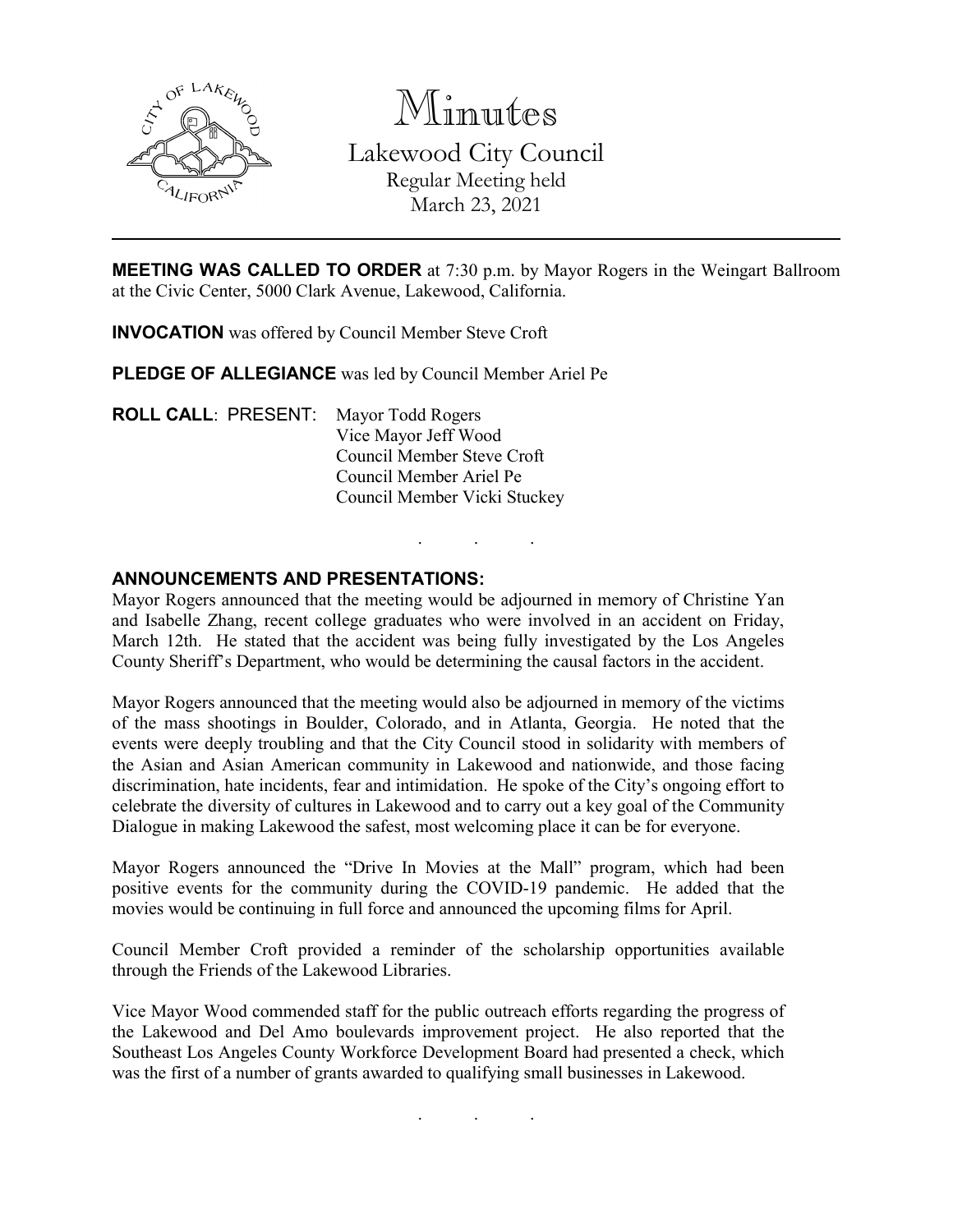City Council Minutes March 23, 2021 Page 2

# **ROUTINE ITEMS:**

VICE MAYOR WOOD MOVED AND COUNCIL MEMBER STUCKEY SECONDED TO APPROVE ROUTINE ITEMS 1 THROUGH 9.

- RI-1 Approval of Minutes of the Meetings held January 12, January 26, February 9, February 23, and March 9, 2021
- RI-2 Approval of Personnel Transactions
- RI-3 Approval of Registers of Demands
- RI-4 Report of City Council Committees' Activities
- RI-5 Approval of Monthly Report of Investment Transactions February 2021
- RI-6 RESOLUTION NO. 2021-6; A RESOLUTION OF THE CITY COUNCIL OF THE CITY OF LAKEWOOD EXTENDING A LOCAL EMERGENCY DUE TO THE COVID-19 VIRUS
- RI-7 RESOLUTION NO. 2021-7; A RESOLUTION OF THE CITY COUNCIL OF THE CITY OF LAKEWOOD RESCINDING RESOLUTIONS ESTABLISHING PHYSICALLY HANDICAPPED PERSONS DESIGNATED PARKING SPACES WITHIN THE CITY OF LAKEWOOD
- RI-8 RESOLUTION NO. 2021-8; A RESOLUTION OF THE CITY COUNCIL OF THE CITY OF LAKEWOOD APPROVING THAT CERTAIN AGREEMENT BETWEEN THE CITY OF LAKEWOOD AND ECONOMIC & PLANNING SYSTEMS, INC. FOR PROFESSIONAL SERVICES RELATED TO THE DEVELOPMENT OF A FISCAL IMPACT MODEL
- RI-9 Approval of Professional Services Agreement with Specific Energy for Pump Control Products and Services

UPON ROLL CALL VOTE, THE MOTION WAS APPROVED:

AYES: COUNCIL MEMBERS: Croft, Wood, Pe, Stuckey and Rogers NAYS: COUNCIL MEMBERS: None

# **3.1 • ADOPTION OF 2021 LEGISLATIVE PLATFORM**

Deputy City Manager Paolo Beltran made a presentation based on the report in the agenda regarding the adoption of the 2021 Legislative Platform. It was the recommendation of the Intergovernmental Relations Committee that the City Council adopt the Legislative Platform for 2021.

. . .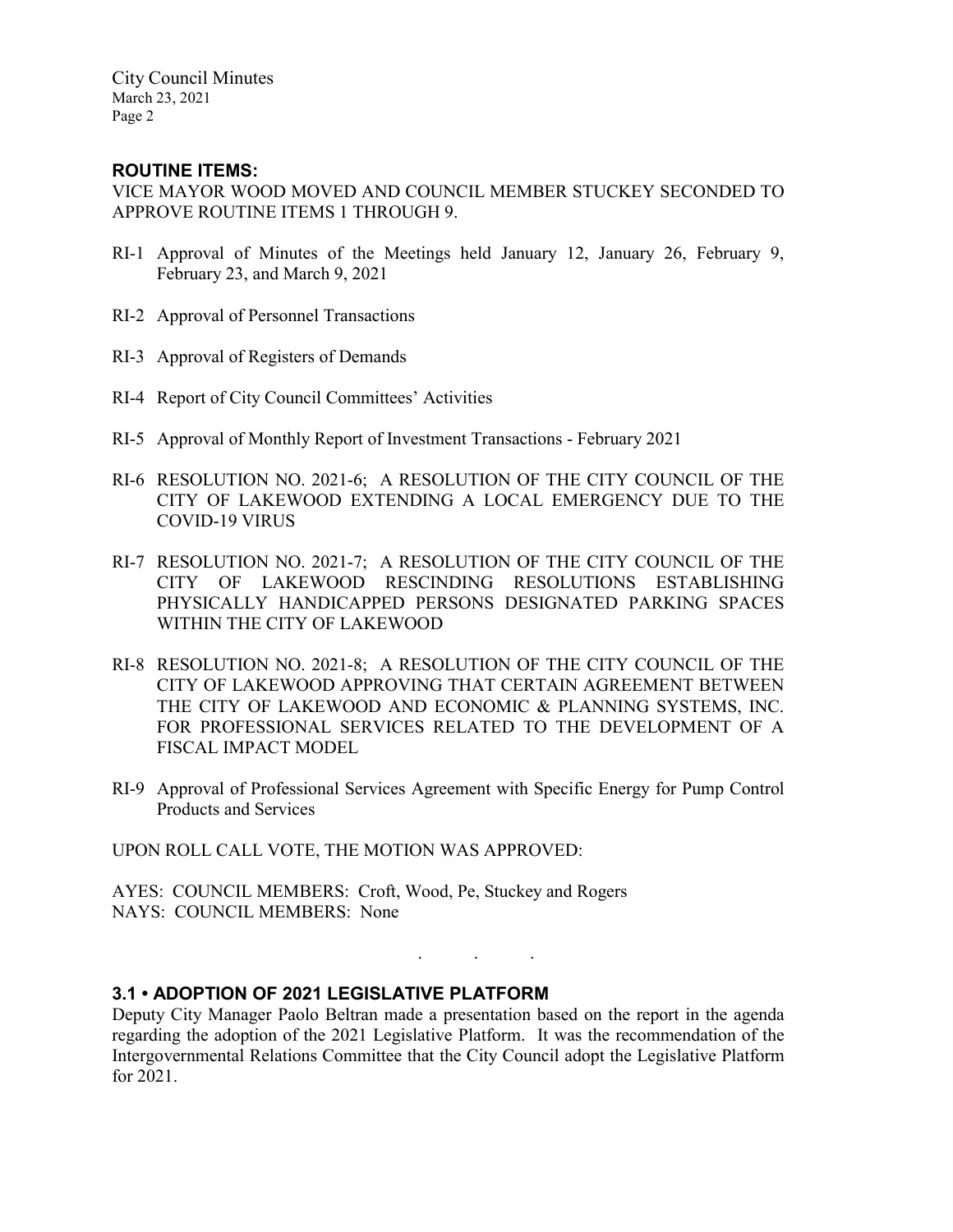City Council Minutes March 23, 2021 Page 3

# **3.1 • ADOPTION OF 2021 LEGISLATIVE PLATFORM** - Continued

VICE MAYOR WOOD MOVED AND COUNCIL MEMBER CROFT SECONDED TO ADOPT THE LEGISLATIVE PLATFORM FOR 2021. UPON ROLL CALL VOTE, THE MOTION WAS APPROVED:

AYES: COUNCIL MEMBERS: Croft, Wood, Pe, Stuckey and Rogers NAYS: COUNCIL MEMBERS: None

# **3.2 • GENERAL PLAN ANNUAL PROGRESS REPORT**

Abel Avalos, Director of Community Development, displayed slides and made a presentation based on the report in the agenda pertaining to the General Plan Annual Progress Report. He concluded by stating that the Planning and Environment Commission recommended that the City Council receive and file the 2020 General Plan Annual Progress Report and direct staff to submit the Report to the Department of Housing and Community Development and to the Governor's Office of Planning and Research.

. . .

COUNCIL MEMBER CROFT MOVED AND COUNCIL MEMBER STUCKEY SECONDED TO APPROVE THE PLANNING AND ENVIRONMENT COMMISSION'S RECOMMENDATIONS. UPON ROLL CALL VOTE, THE MOTION WAS APPROVED:

AYES: COUNCIL MEMBERS: Croft, Wood, Pe, Stuckey and Rogers NAYS: COUNCIL MEMBERS: None

# **3.3 • MEASURE L CITIZENS OVERSIGHT COMMITTEE MEETING #2 UPDATE**

The Deputy City Manager made a presentation based on the report in the agenda and provided an update on the second meeting of the Measure L Citizens Oversight Committee.

. . .

MAYOR ROGERS DIRECTED THAT THE ITEM BE RECEIVED AND FILED. THERE BEING NO OBJECTION, IT WAS SO ORDERED.

. As we have the set of  $\mathcal{A}$  , and  $\mathcal{A}$ 

. . .

#### **SUCCESSOR HOUSING ACTIONS**

1. Approval of Register of Demands COUNCIL MEMBER CROFT MOVED AND COUNCIL MEMBER PE SECONDED TO APPROVE THE REGISTER OF DEMANDS. UPON ROLL CALL VOTE, THE MOTION WAS APPROVED:

AYES: COUNCIL MEMBERS: Croft, Wood, Pe, Stuckey and Rogers NAYS: COUNCIL MEMBERS: None